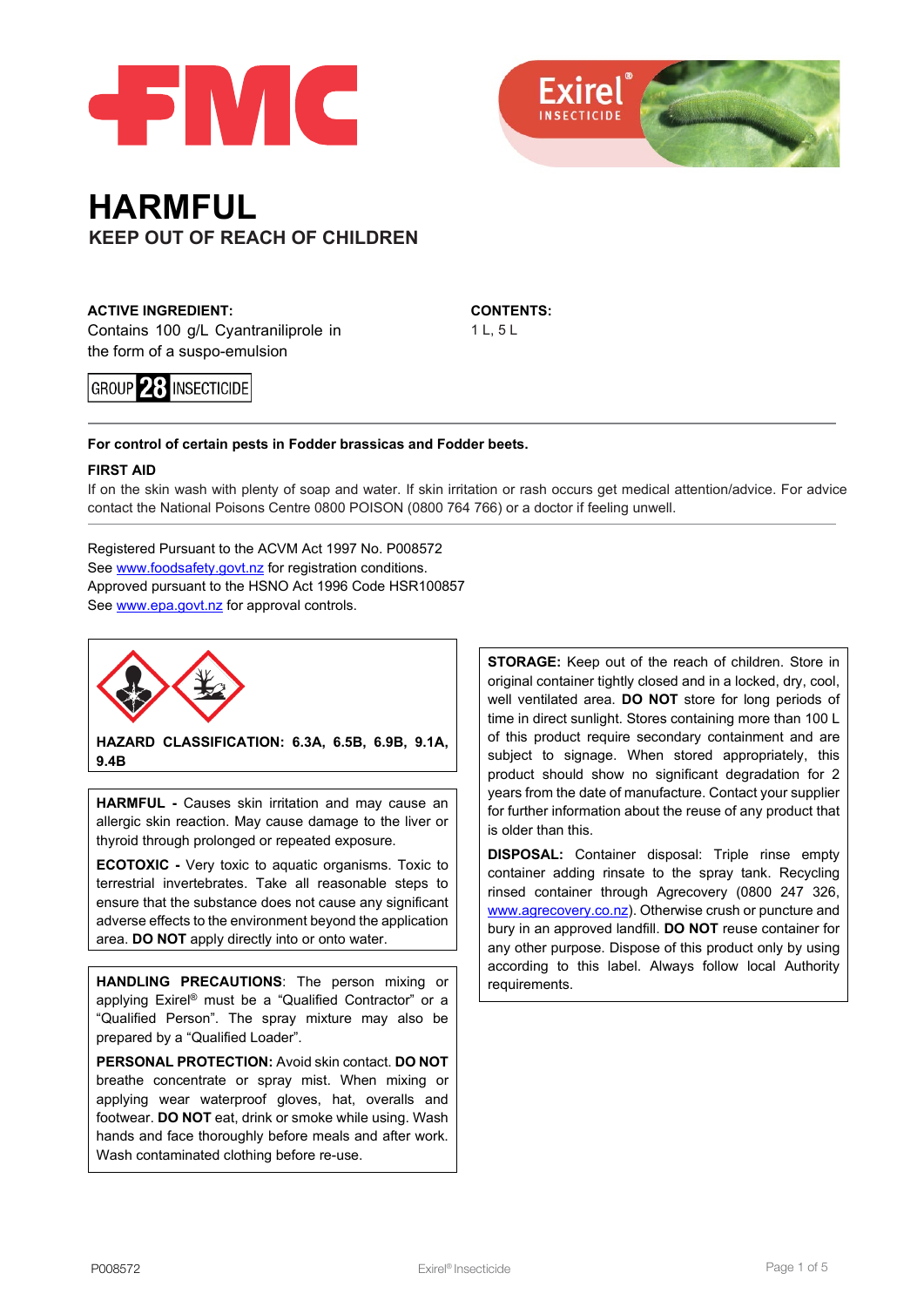# **GENERAL INSTRUCTIONS**

Exirel® insecticide is an anthranilic diamide insecticide in the form of a suspo-emulsion, to be mixed with water and applied as a foliar spray. Exirel® insecticide is particularly active on both sucking and chewing (Lepidopteran) insect pests, acting on insect ryanodine receptors. Exirel® insecticide is specially formulated for maximum performance by foliar applications in Fodder brassica and Fodder beet crops.

Before application monitor insect populations to determine whether there is a need for application of Exirel® insecticide based on locally determined economic thresholds. More than one treatment of Exirel® insecticide may be required to control a population of pests.

Exirel® insecticide primarily intoxicates insect pests via ingestion but may also have some minimal contact activity. Exposure of the pest species typically results in rapid feeding cessation within a few hours of exposure. However, the time to death and economic levels of population control may be 3 to 6 days depending upon the species. Exirel® insecticide is effective at reducing both direct damage and also the transmission of some insect transmitted diseases as a foliar application in Fodder brassicas and Fodder beet.

# **DIRECTIONS FOR USE**

#### **It is an offense to use this product on animals.**

**DO NOT** apply if rain is expected within 2 hours of application, or if heavy rainfall likely to generate run-off is expected within 48 hours of application.

| <b>CROP</b>      | <b>PEST</b>                                                                                                                 | <b>RATE/HA</b>                                                                        | <b>CRITICAL COMMENTS</b>                                                                                                                                                                                                                                                                                                                                                                                                                                                      |
|------------------|-----------------------------------------------------------------------------------------------------------------------------|---------------------------------------------------------------------------------------|-------------------------------------------------------------------------------------------------------------------------------------------------------------------------------------------------------------------------------------------------------------------------------------------------------------------------------------------------------------------------------------------------------------------------------------------------------------------------------|
| Fodder brassicas | Cabbage white butterfly<br>(Pieris rapae)<br>Diamond back moth<br>(Plutella xylostella)<br>Soybean looper<br>(Thysanoplusia | $150$ mL<br>non-ionic surfactant<br>(refer to<br>Surfactant/Wetting<br>agent section) | Regularly scout crops to monitor for eggs and<br>larvae. Apply when insects or damage first appear<br>and before a build-up of pest numbers. Repeat at 2<br>- 3 week intervals as indicated by pest activity.<br>Ensure complete and thorough spray coverage.<br><b>DO NOT</b> apply more than three (3) applications to<br>any one crop per season and no more than two<br>consecutively. Further treatments should be made<br>with alternative mode of action insecticides. |
|                  | orichalcea)<br>European leaf miner<br>(Scaptomyza flava)<br>Suppression:<br>Grey cabbage aphid                              |                                                                                       |                                                                                                                                                                                                                                                                                                                                                                                                                                                                               |
| Fodder beets     | (Brevicoryne brassicae)<br>European leaf miner<br>(Scaptomyza flava)                                                        |                                                                                       |                                                                                                                                                                                                                                                                                                                                                                                                                                                                               |

**It is an offence for users of this product to cause residues exceeding the relevant MRL in the Food Notice: Maximum Residue Levels for Agricultural Compounds.**

### **WITHHOLDING PERIODS**

**DO NOT GRAZE OR FEED TREATED PRODUCE TO LIVESTOCK WITHIN 28 DAYS OF APPLICATION.**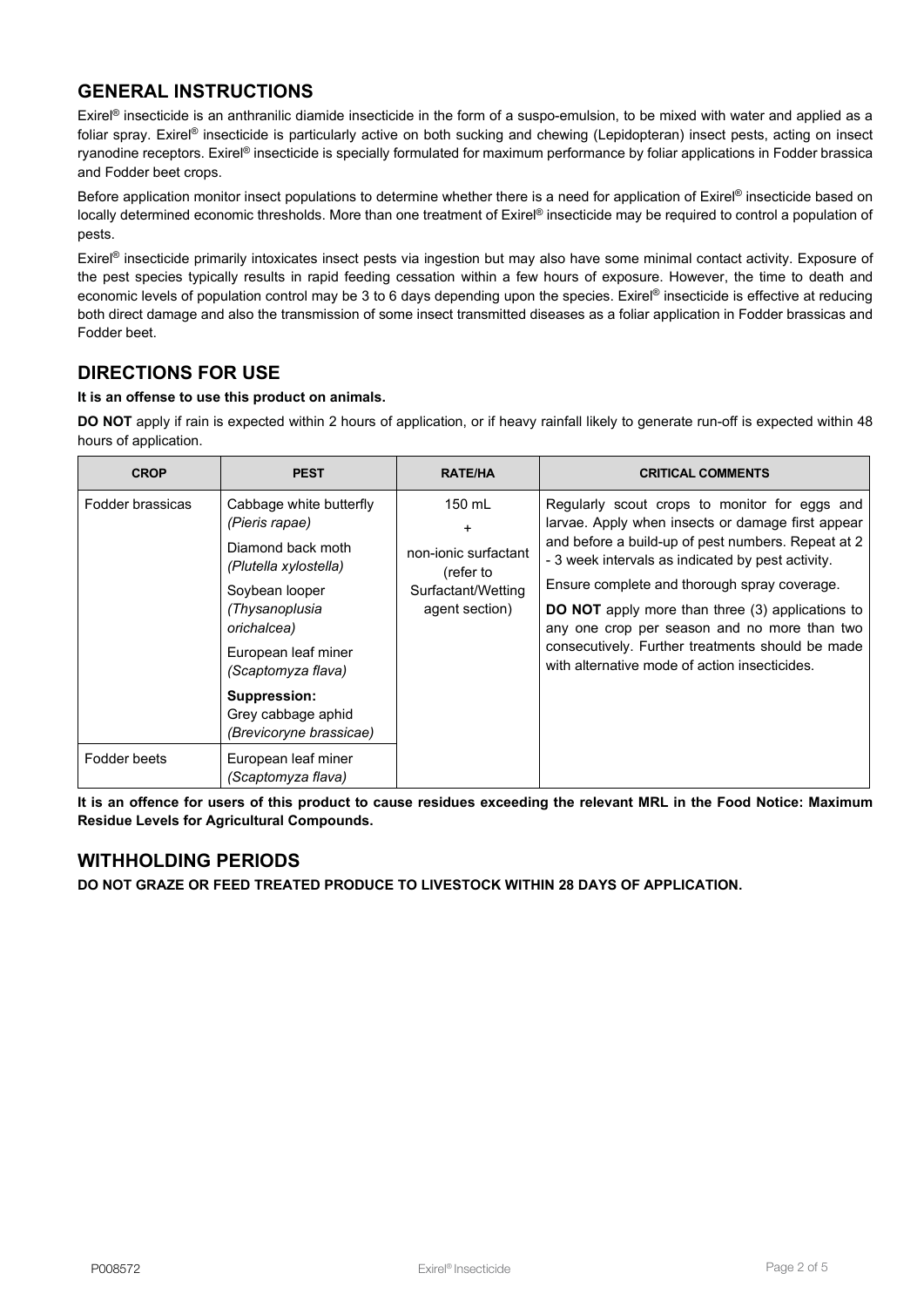### **INTEGRATED PEST MANAGEMENT**

Exirel® insecticide can be effectively utilised in most Integrated Pest Management (IPM) programmes. Exirel® insecticide can help conserve certain beneficial arthropods (parasites and predators). While these beneficial arthropods cannot be relied upon to control pests, they are of potential value and can be monitored along with pests in pest management programmes on crops.

# **BEE SAFETY**

**DO NOT** apply Exirel<sup>®</sup> insecticide to flowering crops.

Ensure

- a) flowering weeds are removed before spraying to avoid potential exposure of honeybees.
- b) spray drift is avoided into flowering off-crop habitats during application.
- c) **DO NOT** apply during bee flight.

# **INSECTICIDE RESISTANCE WARNING**

### **GROUP 28 INSECTICIDE**

Exirel® insecticide contains cyantraniliprole, a Group 28 insecticide. Unless directed otherwise in the specific crop/insect sections of the label, the following practices are recommended to prevent or delay the development of insecticide resistance to Exirel® insecticide and to Group 28 insecticides.

- Apply Exirel<sup>®</sup> insecticide or other Group 28 insecticides using a "window" approach to avoid exposure of consecutive insect pest generations to the same mode of action. Multiple successive applications of Exirel® insecticide are acceptable if they are used to treat a single insect generation.
- Following a "window" of Exirel® insecticide or other Group 28 insecticide, rotate to a "window" of applications of effective insecticides with a different mode of action.
- **DO NOT** apply more than three (3) applications to any one crop per season and no more than two consecutively.
- The total exposure period of all "Group 28-active windows" applied throughout the crop cycle (from seedling to harvest) should not exceed 50% of the crop cycle.
- Incorporate IPM techniques into the overall pest management program.
- Monitor insect populations for loss of field efficacy.

Exirel® insecticide may be subject to alternative resistance management strategies, refer to [http://resistance.nzpps.org](http://resistance.nzpps.org/) for specific pest strategies.

If you experience difficulty with control and resistance is a reasonable cause, immediately consult your local farm chemical supplier, consultant, or local representative for the best alternate method of control for your area.

Since the occurrence of resistant individuals is difficult to detect prior to use FMC accepts no liability for any losses that may result from the failure of Exirel® insecticide to control resistant insects.

For additional information on insect resistance, modes of action and monitoring visit the Insecticide Resistance Action Committee (IRAC) on the web at [http://www.irac-online.org.](http://www.irac-online.org/)

# **MIXING INSTRUCTIONS**

Spray equipment must be clean and free of previous pesticide deposits before applying Exirel® insecticide. Fill spray tank  $\frac{1}{4}$  to  $\frac{1}{2}$  full of water. Shake the container well immediately before decanting. Measure the amount of Exirel® insecticide required for the area to be sprayed. Add Exirel<sup>®</sup> insecticide directly to the spray tank with the agitation engaged. Mix thoroughly to disperse the insecticide. Once dispersed, the material must be kept in suspension at all times by continuous agitation. Use mechanical or hydraulic means. **DO NOT** use air agitation, premix or slurry. Top up the tank with clean water to the required volume.

If spray solution is left standing, ensure thorough re-agitation of the spray mix until fully re-suspended. **DO NOT** allow spray mix to sit overnight, as resuspension may be difficult.

# **ACIDIFICATION OF THE SPRAY TANK**

If the pH of the spray tank after all products have been added and mixed is above pH 8, adjust to pH 8 or less using a registered acidifying agent. If the spray tank pH is 8 or less no adjustment of the spray tank pH is necessary. Spray tanks of pH 8 or less can be held for up to 8 hours before spraying. **DO NOT** store the spray mixture overnight in the spray tank.

### **SURFACTANT/WETTING AGENT**

Use a non-ionic surfactant/wetting agent at the highest rate recommended for hard-to-wet crops.

**DO NOT** add a non-ionic surfactant/wetting agent if mixing with:

- another product which already contains a surfactant and/or the product label advises not to add a surfactant.
- a liquid fertiliser

# **COMPATIBILITY**

Exirel® insecticide is compatible with many commonly used fungicides, liquid fertilisers, herbicides, insecticides, and biological control products. However, since the formulations of products are always changing, it is advisable to test the physical compatibility of desired tank mixes and check for adverse effects like settling out or flocculation. To determine the physical compatibility, add the recommended proportions of the tank mix products to water, mix thoroughly and allow to stand for 20 minutes. If the combination remains mixed, or can be re-mixed readily, it is considered physically compatible. Avoid complex tank mixtures of several products or very concentrated spray mixtures.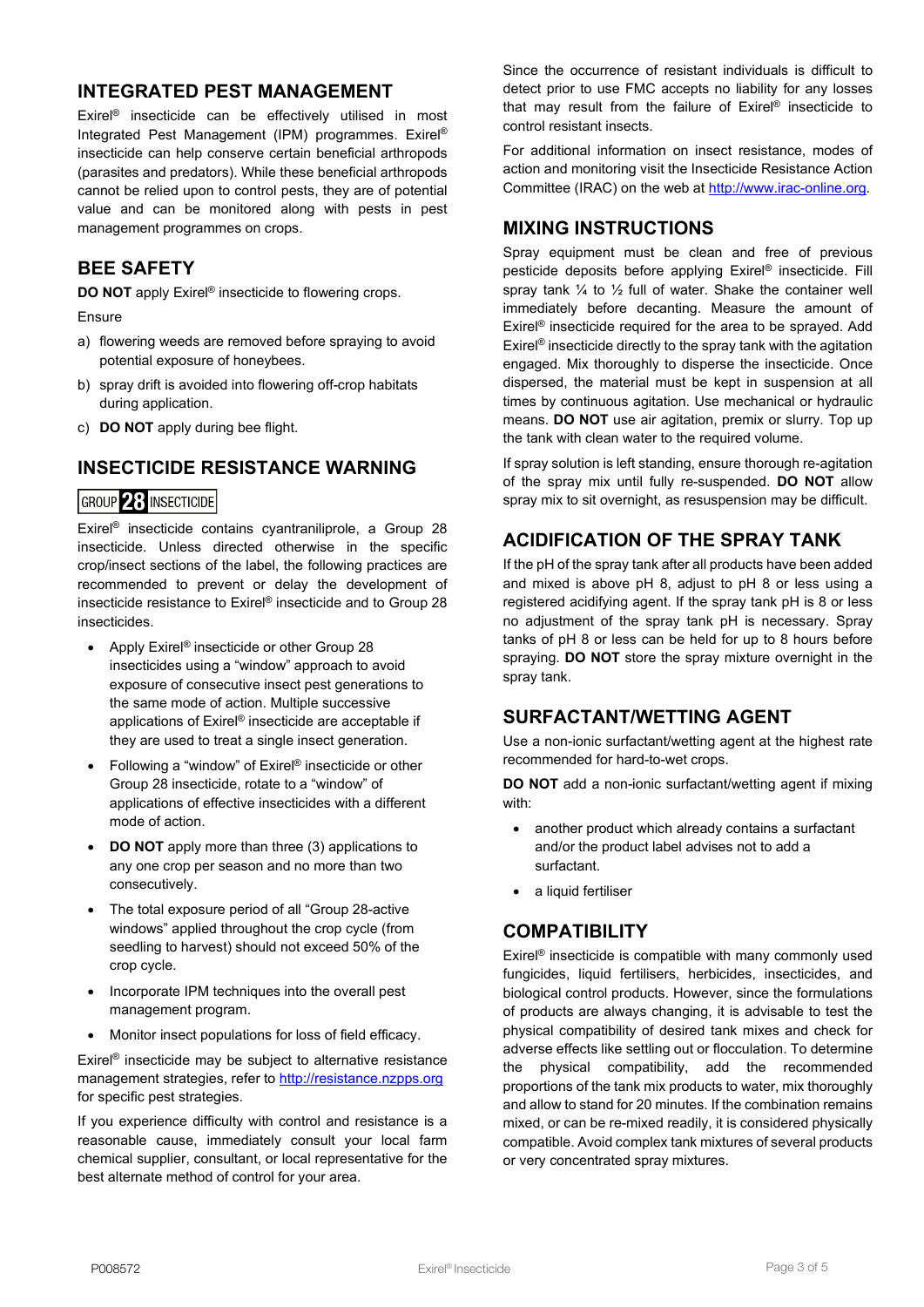The crop safety of all potential tank-mixes, including additives and other pesticides, on all crops has not been tested. Before applying any tank-mixture not specifically recommended on this label or other FMC supplemental labelling, the safety to the target crop must be confirmed. To test for crop safety, apply the combination to a small area of the target crop in accordance with the label instructions to ensure that a phytotoxic response will not occur.

The mixing sequence recommended is: water-soluble bags, water-soluble granules, dry flowable or water-dispersible granules, wettable powders, water-based suspension concentrates, water-soluble concentrates, suspo-emulsions (e.g. Exirel® insecticide), oil-based suspension concentrates, emulsifiable concentrates, adjuvants and surfactants, soluble fertilisers and drift retardants.

# **CROPS CULTIVARS NOT TESTED**

Not all varieties, cultivars or hybrids of crops have been individually tested for crop safety. It is not possible to evaluate for crop safety all applications of Exirel® insecticide on all varieties, cultivars, or hybrids, or under all environmental conditions and growing circumstances. To test for crop safety, apply the product in accordance with the label instructions to a small area of the target crop to ensure that a phytotoxic response will not occur, especially where the application is a new use of the product by the applicator.

# **APPLICATION**

Use enough water to ensure thorough coverage of the crop. Adjust water volumes to crop stage. Droplet VMD must be of medium spray quality according to ASABE S572 Standard or the BCPC Guideline.

### **GROUND APPLICATION**

Use a boom sprayer fitted with high flow rate nozzles to apply the highest practical spray volume. Apply in a minimum spray volume of 100 L/ha. Nozzles with higher rated flows produce larger droplets. Use the lower spray pressures recommended for the nozzle. Higher pressure reduces droplet size, **DOES NOT** improve canopy penetration and may increase drift potential.

WHEN HIGHER FLOW RATES ARE NEEDED, USE A HIGHER-CAPACITY NOZZLE INSTEAD OF INCREASING PRESSURE. A minimum spray pressure of 275 kPa (40 psi) should be used with fan nozzles applying insecticides. With most nozzle types, narrower spray angles produce larger droplets. Consider using low-drift nozzles. When applying Exirel® insecticide by ground application, keep the boom low to avoid spray drift.

### **AERIAL APPLICATION**

Exirel® insecticide must only be applied with helicopters fitted with accurately calibrated equipment. Apply a minimum total spray volume of 50 L/ha with nozzles (e.g. CP nozzles or conventional hydraulic nozzles) set to deliver medium spray quality according to ASABE S572 Standard or the BCPC Guideline. A spray drift minimisation strategy should be employed at all times when applying this product. **DO NOT** apply Exirel® insecticide using Ultra Low Volume (ULV) methods.

#### **MINIMISING SPRAY DRIFT**

The interaction of many equipment and weather-related factors determines the potential for spray drift. The applicator must consider all these factors when making application decisions. The most effective way to reduce drift potential and maintain efficacy is to apply a volume mean diameter (VMD) 285 - 300 microns.

**DO NOT** apply during surface temperature inversion conditions at the application site.

**DO NOT** apply when wind speed is less than 3 or more than 20 kilometres per hour at the application site.

# **MANDATORY NO-SPRAY ZONES**

**DO NOT** apply if there are aquatic or wetland areas including aquacultural ponds downwind from the application area and within the mandatory nospray zones shown in the table below:

| No-Spray zones for Protection of the Aquatic<br><b>Environment</b> |                                  |  |  |  |
|--------------------------------------------------------------------|----------------------------------|--|--|--|
| <b>Wind Speed Range at</b><br><b>Time of Application</b>           | <b>Downwind No-Spray</b><br>Zone |  |  |  |
| <b>FOR AERIAL APPLICATION</b>                                      |                                  |  |  |  |
| From 3 to 20 kilometres per<br>hour                                | 50 metres                        |  |  |  |
| <b>FOR GROUND APPLICATION</b>                                      |                                  |  |  |  |
| From 3 to 20 kilometres per<br>hour                                | 5 metres                         |  |  |  |

# **SPRAY EQUIPMENT CLEANOUT**

Immediately following application, thoroughly clean all spray equipment to reduce the risk of forming hardened deposits which might become difficult to remove. Drain spray equipment, thoroughly rinse sprayer and flush hoses, boom, and nozzles with clean water. Clean all other associated application equipment. Take all necessary safety precautions when cleaning equipment.

**DO NOT** clean near wells, water sources or desirable vegetation. Dispose of waste rinse water in accordance with local regulations.

# **RECORD KEEPING**

Records of use as described in Health and Safety at Work regulations and Hazard Substance Notices must be kept if 3 L or more of Exirel<sup>®</sup> is applied within 24 hours in a place where the substance is likely to enter air or water and leave the application area. Records of use must be kept as described in NZS 8049 Management of Agrichemicals.

### **SAFETY DATA SHEET**

Additional information is available in the Safety Data Sheet for the product, this is available from [www.fmccrop.nz](http://www.fmccrop.nz/)